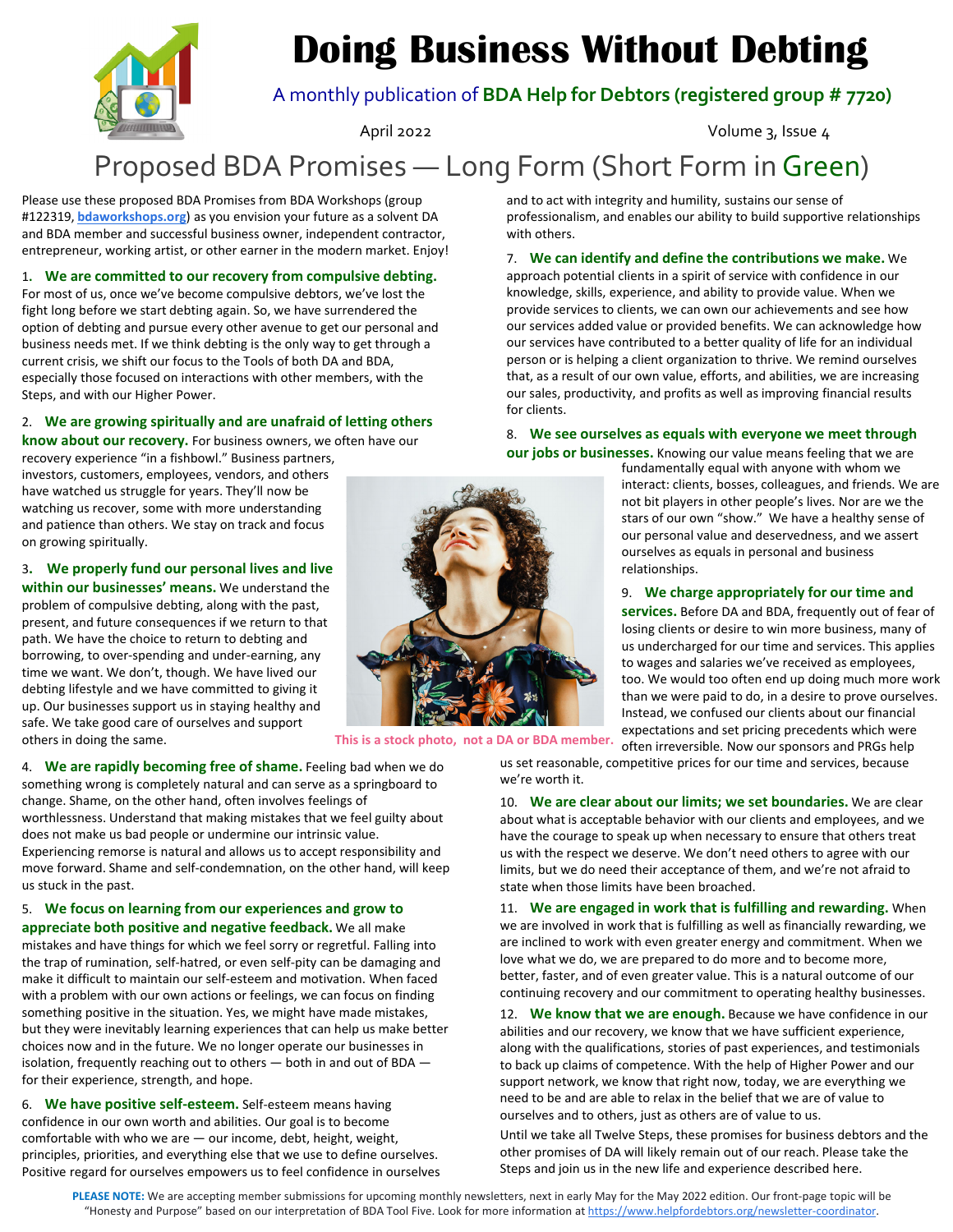

# **Doing Business Without Debting**

BDA Help for Debtors (registered group # 7720)

### Upcoming Recovery and Service Invitations

Note: Our Sunday events are always at 12‐2pm pacific, 3‐5pm eastern, etc.

#### **SPRING 2022 BDA BUSINESS PLANNING CONFERENCE — EVERY SUNDAY (EXCEPT MEMORIAL DAY WEEKEND) APRIL, MAY, JUNE 2022**

BDA Tool Two: "We write annual one‐year business plans with definable and accountable goals and targets."

#### **9 workshops plus 3 drop‐ins over 3 months:**

We will be able to "workshop" — present prepared July 2022 through June 2023 business plans for group review and discussion on‐screen up to 12 BDA members' plans during these 9 workshops, while also sharing our experience, strength, and hope on all 12 BDA Tools. The 3 drop‐in sessions will cover, in order: rate increases; income generation; and invoicing clients promptly per our letters of agreement.

#### **For more details, including how to register, please visit: https://www.helpfordebtors.org/bda‐business‐planning‐conference**

#### **SUMMER 2022 DA AND BDA VISIONING CONFERENCE — EVERY SUNDAY IN JULY AND AUGUST 2022**

Come try on a variety of ways to define and pursue your visions, then share your vision with our fellow debtors, and receive the support and encouragement you've been craving all your life

#### **From DA's** *Visions* **pamphlet:**

"Sometimes one of the hardest questions to answer in life is 'What do I really want?' We keep ourselves so busy doing what we have to do that we don't get around to asking ourselves what we want to do. And sometimes we don't know how to differentiate between what we really want and what we think we should want."

#### **For more details, including how to register, please visit: https://www.helpfordebtors.org/visioning‐conference**



#### **BDA SOLVENCY IMMERSION CONFERENCE — REGISTRATION IS NOW OPEN — HOSTED BY BDA WORKSHOPS (GROUP # 122319)**

Every six months, we immerse ourselves in the DA and BDA program of recovery from debting — 12 Steps, 12 Traditions, 24 DA and BDA Tools, and 12 Promises — while also raising funds to provide free conference‐ approved literature to everyone who asks and to perform media outreach to still‐suffering debtors. Come take the Steps with us and stay to recover!

Because there is a LOT going on during this recovery conference series, many of the folks who join us are overwhelmed for their first month or even two. To help alleviate that stress and anxiety, we will invite all new registrants to join us immediately — for both our ...

Saturday workshops (8‐10am pacific, 11am‐1pm eastern, etc, plus 45‐minute *After Party*)

... and our ...

Thursday *Fellowship Drop‐Ins* (5‐6pm pacific, 8‐9pm eastern, etc for the US; 10-11pm pacific, etc, for international participants)

That means register now and join us now — immediate gratification!

**Scholarships available for compulsive debtors committed to taking the 12 Steps of DA and BDA recovery with us: https://www.bdaworkshops.org/scholarships‐available**

**For more details, including how to register and most recent audio orientation recording, please visit: https://www.bdaworkshops.org/**

#### **ARE THERE OTHER TOPICS ON WHICH WE CAN HELP YOU WITH YOUR DA AND BDA RECOVERY NEEDS?**

We recently hosted a month‐long workshop series called "Help with PRGs," in which we were able to share some best practices with our fellows and connect 24 members into 8 ongoing PRGs.

Last year, and again this year, we'll host our "Holiday Spending Plan" workshop series and our "Just for This Day (No‐Drama Llamas)" holiday support drop‐in.

Are there other topics on which we might support you in your recovery from compulsive debting, both personally and in business?

**If yes, please send us suggestions by email: bdahelpfordebtors@gmail.com**

#### **OUR SERVICE MEETINGS — LAST TUESDAY OF EVERY MONTH, 5‐6:30PM PACIFIC, 8‐9:30PM EASTERN, ETC — BDA GROUP # 7720**

If you want to talk about service, please call a friend. IF YOU WANT TO DO SERVICE, please come join us. In addition to our annual PSA radio outreach project, we would love to do more Public Information, for which we need your help. Come to one of our service meetings to find out more. Other service opportunities available, too!

**How to join: https://us02web.zoom.us/j/83232949125 (no password)**

**PLEASE NOTE:** We are accepting member submissions for upcoming monthly newsletters, next in early May for the May 2022 edition. Our front‐page topic will be "Honesty and Purpose" based on our interpretation of BDA Tool Five. Look for more information at https://www.helpfordebtors.org/newsletter-coordinator.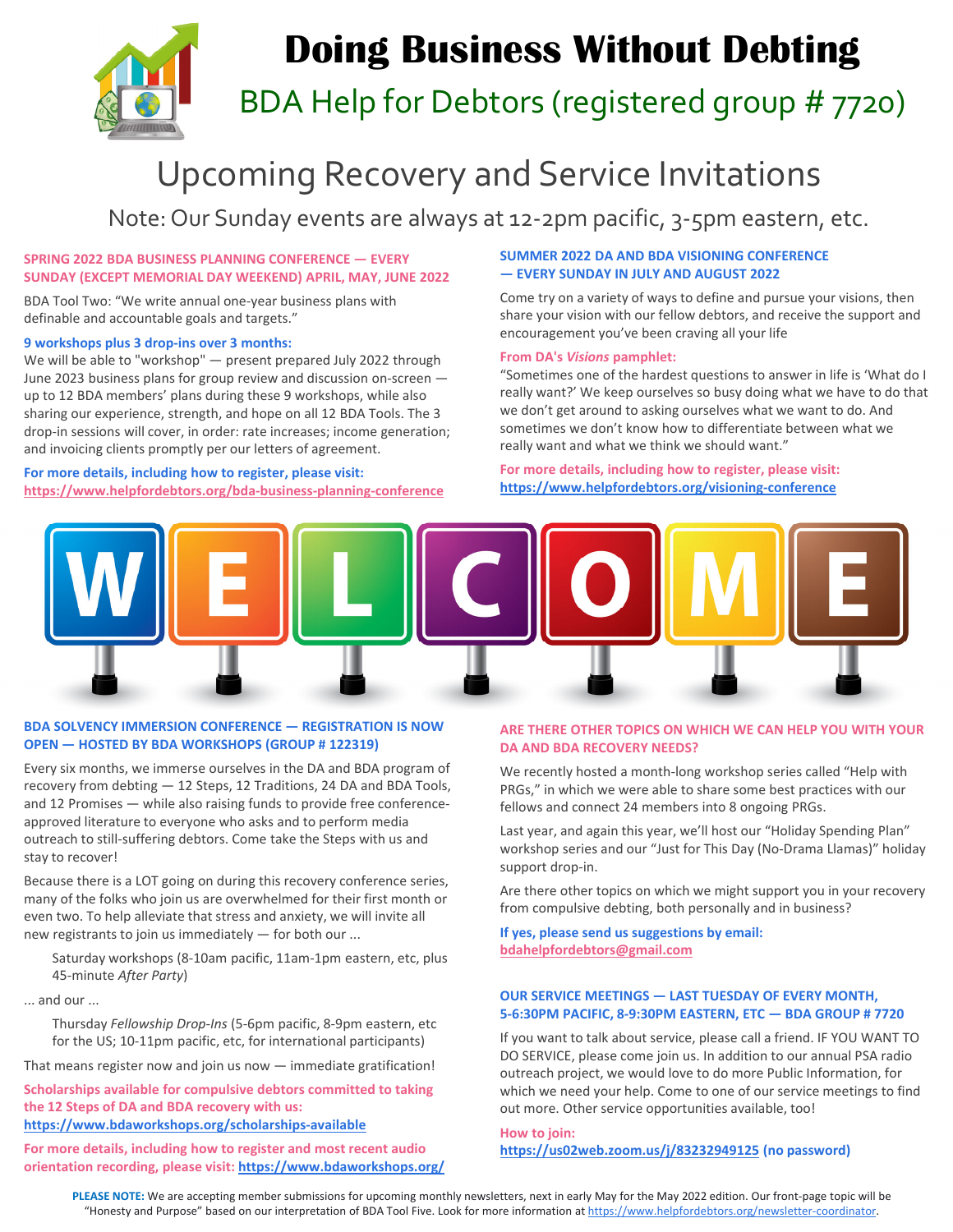

## **Doing Business Without Debting**

# BDA Help for Debtors (registered group # 7720) YTD Treasury @ March 31, 2022

Jan - Mar 22

**Rudget** 

\$ Over Bu...

% of Budget

#### **Please note:**

No DA or BDA member has ever been compensated, except for the spiritual gifts of ongoing solvency and ever‐expanding recovery, for our services to debtors and business owners through this service group or its activities (see Tradition Nine).

We pay retail prices to the GSO for our purchases of physical literature, retail prices to the GSO via Amazon for our purchases of digital literature, and ship 1st class worldwide. We also make \$300 gratitude donations to the GSB at the end of each quarter.

Radio project dollars are paid to a hired media company as contracted special workers (see Tradition Eight). No DA or BDA members are employed or engaged there, and this is neither advertising nor promotion. It's production and distribution of public service announcements (PSAs) for attraction of business debtors like us.

### **To view and / or download any of our monthly treasury reports**

**Net** 

July 2020 through March 2022, plus our 2022 action and income / spending plans, please visit:

**https://www.helpfordebtors.org /treasury‐plans‐and‐reports**

|             |                                                                                                                                                                                                  |                                                                                                                                                                                                   | 44.4%                                                                                                                                                                                                                               |
|-------------|--------------------------------------------------------------------------------------------------------------------------------------------------------------------------------------------------|---------------------------------------------------------------------------------------------------------------------------------------------------------------------------------------------------|-------------------------------------------------------------------------------------------------------------------------------------------------------------------------------------------------------------------------------------|
| 480.00      | 450.00                                                                                                                                                                                           | 30.00                                                                                                                                                                                             | 106.7%                                                                                                                                                                                                                              |
| 3.000.00    | 450.00                                                                                                                                                                                           | 2.550.00                                                                                                                                                                                          | 666.7%                                                                                                                                                                                                                              |
|             |                                                                                                                                                                                                  |                                                                                                                                                                                                   | 166.7%<br>100.0%                                                                                                                                                                                                                    |
|             |                                                                                                                                                                                                  |                                                                                                                                                                                                   | 85.0%                                                                                                                                                                                                                               |
| 1,040.09    | 2,500.00                                                                                                                                                                                         | $-1,459.91$                                                                                                                                                                                       | 41.6%                                                                                                                                                                                                                               |
| 1,287.00    | 0.00                                                                                                                                                                                             | 1,287.00                                                                                                                                                                                          | 100.0%                                                                                                                                                                                                                              |
|             |                                                                                                                                                                                                  |                                                                                                                                                                                                   | 100.0%                                                                                                                                                                                                                              |
| 250.00      | 0.00                                                                                                                                                                                             | 250.00                                                                                                                                                                                            | 7.0%<br>100.0%                                                                                                                                                                                                                      |
| 10,919.59   | 9,850.00                                                                                                                                                                                         | 1,069.59                                                                                                                                                                                          | 110.9%                                                                                                                                                                                                                              |
|             |                                                                                                                                                                                                  |                                                                                                                                                                                                   |                                                                                                                                                                                                                                     |
|             |                                                                                                                                                                                                  |                                                                                                                                                                                                   |                                                                                                                                                                                                                                     |
|             |                                                                                                                                                                                                  |                                                                                                                                                                                                   | 117.3%                                                                                                                                                                                                                              |
|             |                                                                                                                                                                                                  |                                                                                                                                                                                                   | 92.2%<br>211.1%                                                                                                                                                                                                                     |
|             |                                                                                                                                                                                                  |                                                                                                                                                                                                   | 132.8%                                                                                                                                                                                                                              |
|             |                                                                                                                                                                                                  |                                                                                                                                                                                                   |                                                                                                                                                                                                                                     |
| 300.00      | 300.00                                                                                                                                                                                           | 0.00                                                                                                                                                                                              | 100.0%                                                                                                                                                                                                                              |
| 0.00        | 150.00                                                                                                                                                                                           | $-150.00$                                                                                                                                                                                         | 0.0%                                                                                                                                                                                                                                |
|             |                                                                                                                                                                                                  |                                                                                                                                                                                                   | 37.0%                                                                                                                                                                                                                               |
|             |                                                                                                                                                                                                  |                                                                                                                                                                                                   | 11.8%<br>100.0%                                                                                                                                                                                                                     |
|             |                                                                                                                                                                                                  |                                                                                                                                                                                                   |                                                                                                                                                                                                                                     |
|             |                                                                                                                                                                                                  |                                                                                                                                                                                                   | 60.7%                                                                                                                                                                                                                               |
|             |                                                                                                                                                                                                  |                                                                                                                                                                                                   | 100.0%                                                                                                                                                                                                                              |
| 0.00        | 400.00                                                                                                                                                                                           | $-400.00$                                                                                                                                                                                         | $0.0\%$                                                                                                                                                                                                                             |
| 7,500.00    | 7,900.00                                                                                                                                                                                         | $-400.00$                                                                                                                                                                                         | 94.9%                                                                                                                                                                                                                               |
| 13,208.70   | 12,850.00                                                                                                                                                                                        | 358.70                                                                                                                                                                                            | 102.8%                                                                                                                                                                                                                              |
| $-2,289.11$ | $-3,000.00$                                                                                                                                                                                      | 710.89                                                                                                                                                                                            | 76.3%                                                                                                                                                                                                                               |
|             |                                                                                                                                                                                                  |                                                                                                                                                                                                   |                                                                                                                                                                                                                                     |
|             |                                                                                                                                                                                                  |                                                                                                                                                                                                   |                                                                                                                                                                                                                                     |
|             |                                                                                                                                                                                                  |                                                                                                                                                                                                   | 100.0%                                                                                                                                                                                                                              |
| 300.09      | 300.00                                                                                                                                                                                           | 0.09                                                                                                                                                                                              | 100.0%                                                                                                                                                                                                                              |
|             |                                                                                                                                                                                                  |                                                                                                                                                                                                   | 100.0%                                                                                                                                                                                                                              |
|             |                                                                                                                                                                                                  |                                                                                                                                                                                                   | 73.7%                                                                                                                                                                                                                               |
|             |                                                                                                                                                                                                  |                                                                                                                                                                                                   |                                                                                                                                                                                                                                     |
|             |                                                                                                                                                                                                  |                                                                                                                                                                                                   |                                                                                                                                                                                                                                     |
|             |                                                                                                                                                                                                  |                                                                                                                                                                                                   | 0.8%                                                                                                                                                                                                                                |
|             |                                                                                                                                                                                                  |                                                                                                                                                                                                   | 4.3%                                                                                                                                                                                                                                |
|             | 30.02                                                                                                                                                                                            |                                                                                                                                                                                                   | 0.9%                                                                                                                                                                                                                                |
|             | 549.65                                                                                                                                                                                           |                                                                                                                                                                                                   | 17.4%                                                                                                                                                                                                                               |
|             | 2,300.26                                                                                                                                                                                         |                                                                                                                                                                                                   | 72.7%                                                                                                                                                                                                                               |
|             | 124 35                                                                                                                                                                                           |                                                                                                                                                                                                   | 3.9%                                                                                                                                                                                                                                |
|             | 3,163.39                                                                                                                                                                                         |                                                                                                                                                                                                   | 100.0%                                                                                                                                                                                                                              |
|             | 3,163.39                                                                                                                                                                                         |                                                                                                                                                                                                   | 100.0%                                                                                                                                                                                                                              |
|             | 3,163.39                                                                                                                                                                                         |                                                                                                                                                                                                   | 100.0%                                                                                                                                                                                                                              |
|             |                                                                                                                                                                                                  |                                                                                                                                                                                                   |                                                                                                                                                                                                                                     |
|             |                                                                                                                                                                                                  |                                                                                                                                                                                                   |                                                                                                                                                                                                                                     |
|             |                                                                                                                                                                                                  |                                                                                                                                                                                                   | 162.9%                                                                                                                                                                                                                              |
|             | -1,989.02                                                                                                                                                                                        |                                                                                                                                                                                                   | $-62.9%$                                                                                                                                                                                                                            |
|             | 3,163.39                                                                                                                                                                                         |                                                                                                                                                                                                   | 100.0%                                                                                                                                                                                                                              |
|             | 3,163.39                                                                                                                                                                                         |                                                                                                                                                                                                   | 100.0%                                                                                                                                                                                                                              |
|             | 400.00<br>3,000.00<br>125.00<br>1,062.50<br>100.00<br>175.00<br>2,112.00<br>968.00<br>1,900.00<br>4,980.00<br>110.98<br>17.63<br>300.09<br>728.70<br>7,500.00<br>300.09<br>300.09<br>$-1,989.02$ | 900.00<br>1.800.00<br>0.00<br>1,250.00<br>0.00<br>2,500.00<br>1,800.00<br>1,050.00<br>900.00<br>3,750.00<br>300.00<br>150.00<br>300.00<br>1,200.00<br>7,500.00<br>300.00<br>300.00<br>$-2,700.00$ | $-500.00$<br>1,200.00<br>125.00<br>$-187.50$<br>100.00<br>$-2,325.00$<br>312.00<br>$-82.00$<br>1,000.00<br>1,230.00<br>$-189.02$<br>$-132.37$<br>0.09<br>$-471.30$<br>0.00<br>0.09<br>0.09<br>710.98<br>24.17<br>134.94<br>5,152.41 |